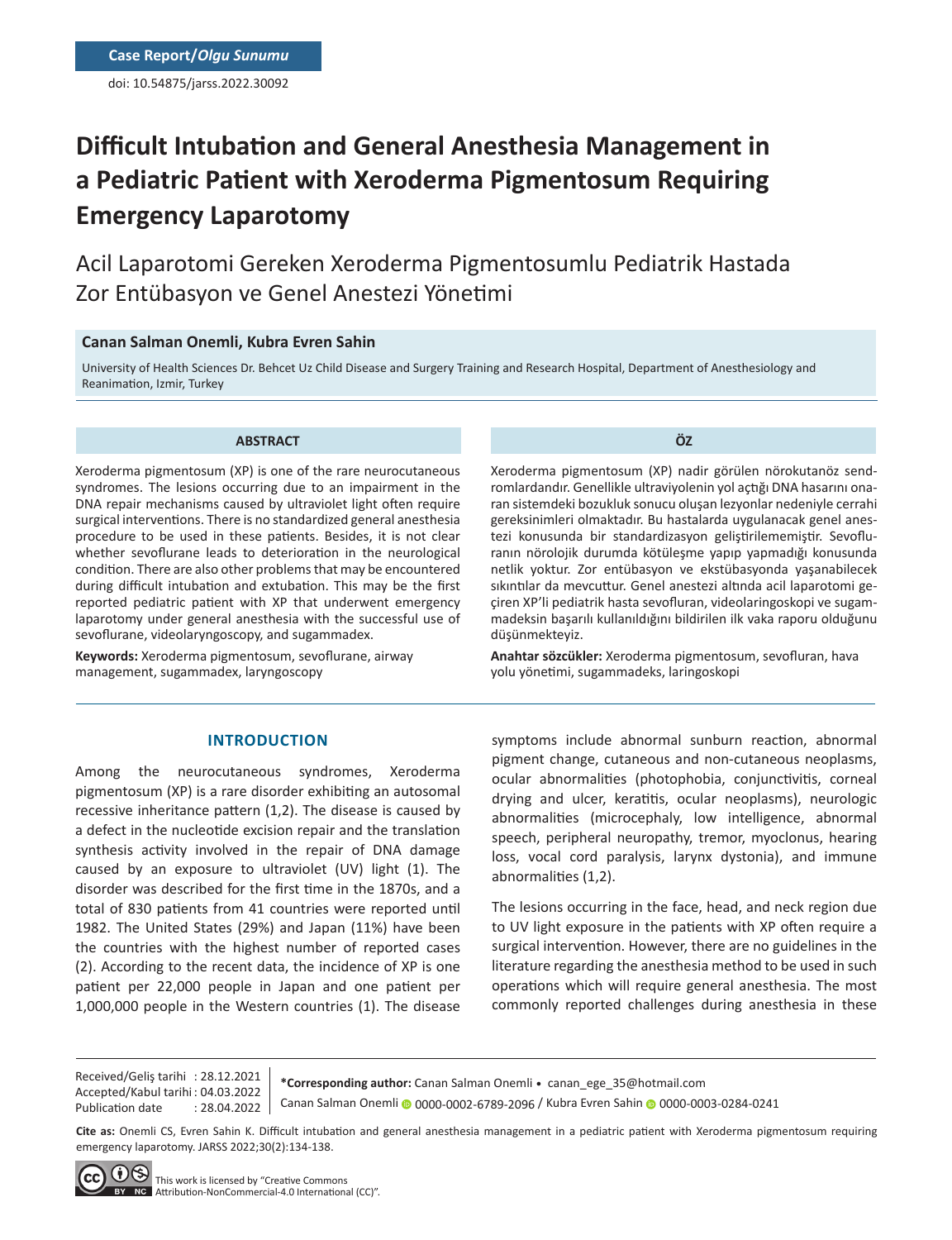patients include difficulty with intravenous cannulations, ventilation, intubation and extubation, the risk of worsening neurological symptoms due to the use of inhalation anesthetics, and hypersensitivity to drugs (3). However, some studies reported no untoward effects of sevoflurane use in case series with XP (4).

The current report aims to contribute to the literature by presenting a patient that may be the first reported pediatric case of XP requiring emergency laparotomy due to an acute abdomen with successful use of sevoflurane in general anesthesia, the use of videolaryngoscopy in difficult intubation, and the use of sugammadex in extubation.



#### **CASE REPORT**

A 17-year-old male patient (body weight 50 kg, height 163 cm) presented to our hospital with complaints of abdominal pain for the last three days and the inability to pass stool. The patient had a history of appendicitis at one year of age. Abdominal X-ray revealed air-fluid levels and the signs of obstruction (Figure 1). A laparotomy was planned with a pre-diagnosis of ileus. On preoperative assessment, the patient was realized to have XP, and pigmented lesions were observed in the face, arms, and legs. The patient also had microcephalus, cataract in both eyes, hearing impairment, facial skin tension, limited mouth opening (<3 cm), large upper teeth; and the patient's Mallampati score was 3 (Figure 2A). Head extension was normal. Laboratory tests revealed hyponatremia (132 mmol  $L^{-1}$ ) and elevated CRP levels (20.78 mg  $dL^{-1}$ ).

The patient was moved to the operating room, ECG was performed, and the patient underwent noninvasive blood pressure and SpO<sub>2</sub> monitorization. The heart rate was 107 bpm, the blood pressure was 135-69 mmHg, and SpO<sub>2</sub> was 99%. ST depression and negative T waves were observed on ECG. The patient came from the service with a 22 G peripheral venous line inserted, and he was started on intravenous 0.9% sodium chloride infusion. He was preoxygenated with 100%  $O_2$  for 3 minutes then administered fentanyl 2  $\mu$ g kg<sup>-1</sup>, propofol 4 mg kg $^{-1}$ , and rocuronium 1 mg kg $^{-1}$  intravenously to induce anesthesia. The patient with Cormack Lehane Score 3 was intubated using a 7.5 endotracheal tube (ID 7.5 mm) with a videolaryngoscope (Figure 2B). The ventilation parameters were adjusted to a 450 mL tidal volume, respiratory rate of 12  $\min$ <sup>-1</sup>, PEEP of 4 cmH<sub>2</sub>O, and end-tidal CO<sub>2</sub> of 35-40 mmHg in a volume-controlled mode. The anesthesia was maintained by Figure 1. Obstruction image of the abdominal X-ray. **Figure 1.** SO% O<sub>2</sub>, 50% dry air, and 1-2% sevoflurane. Dense adhesions



**Figure 2.** Mallampati score III **(A)**, and video laryngoscopic image **(B)** in a patient with Xeroderma pigmentosum.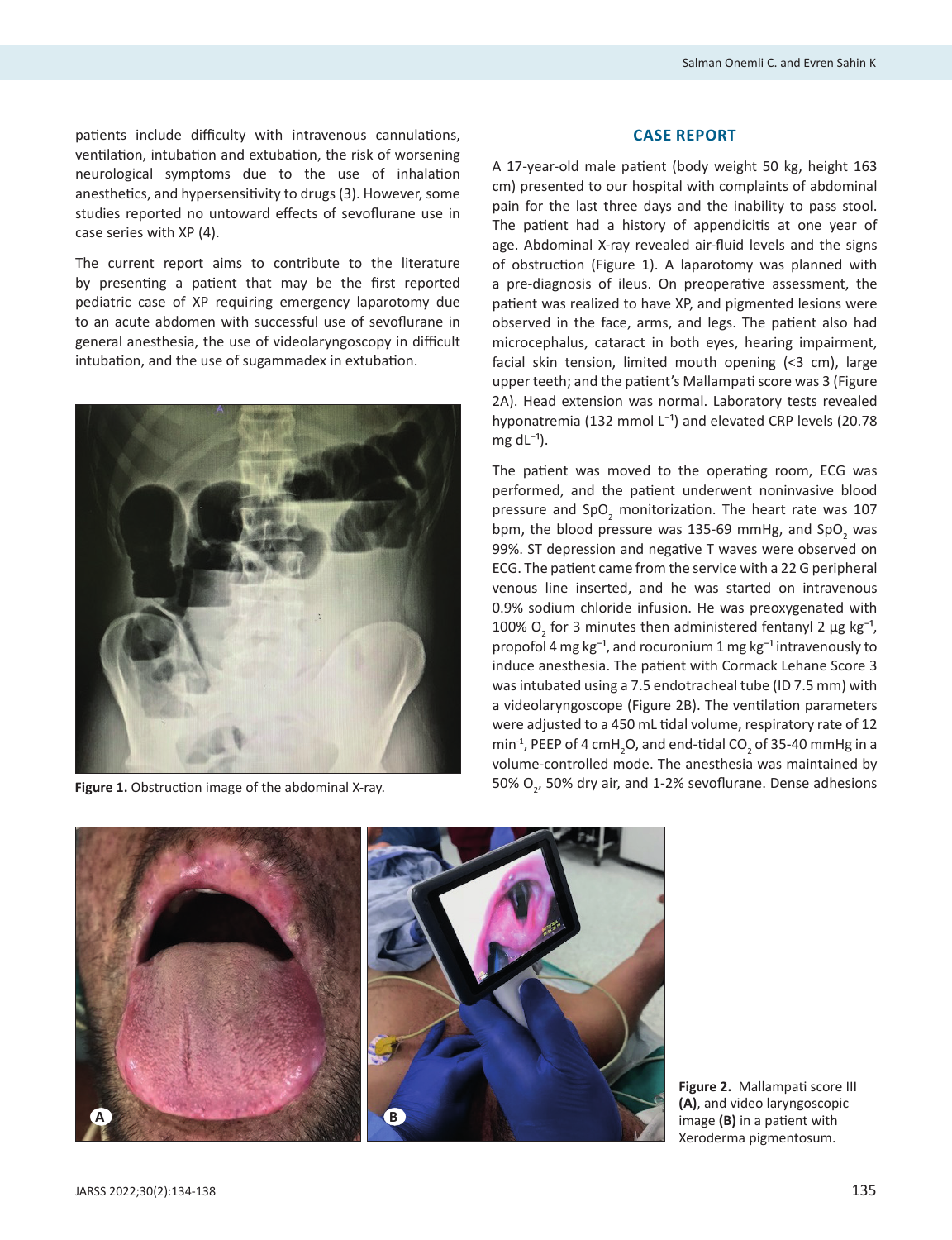were discovered among the bowel loops, and adhesiolysis was performed. The patient's respiratory efforts resumed after general anesthesia that lasted 120 minutes, and the patient was extubated with the administration of sugammadex 4 mg  $kg^{-1}$  without any problem. No complications occurred in the postoperative period, and the patient was discharged after five days.

## **DISCUSSION**

The patients with XP require multiple surgical interventions due to skin lesions, eye lesions, and malignancies that arise from their skin's abnormal reaction to UV light (3). Although rare, these patients may require more extensive and major surgeries. The patient presented in the current case report is the first pediatric patient with XP undergoing surgery due to acute abdomen.

Skin lesions such as hyperpigmentation, actinic keratosis, irregular poikiloderma, telangiectasia, and cutaneous neoplasms in patients with XP may complicate establishing vascular access (4,5). Inhalation anesthesia may be required if the attempts to establish a vascular line fail in a pediatric patient. However, difficulties may be encountered in the mask ventilation and the intubation of patients with XP due to the presence of cutaneous nodular neoplasms in the face, large tongue, incisor teeth protrusions, limited mouth opening, and high Mallampati scores (4,5). As it was performed in the present patient, the use of a videolaryngoscope for endotracheal intubation may help safely secure the airway. The reason why our first choice is videolaryngoscope due to both the difficult intubation criteria of the patient (facial skin tension, limited mouth opening <3 cm, large upper teeth, Mallampati score 3) and our clinical approach to all patients who were taken to emergency surgery because of the COVID-19 pandemic.

Inhalation agents and drugs used in general anesthesia have different effects over this particular patient group. Isoflurane and sevoflurane are known to be associated with a deterioration in neurological symptoms, and it is stated that these patients have increased hypersensitivity against benzodiazepines, opioids, and muscle relaxants (3). However, no study in the literature has suggested a neurological impairment in pediatric patients receiving sevoflurane. Total intravenous anesthesia (TIVA) has been preferred in some pediatric cases to avoid inhalation anesthetics. It is stated that BIS (Biscpectral index) monitorization has also been performed in patients receiving TIVA (6,7). It is an outstanding finding that short-acting muscle relaxants are used in reduced doses. The monitorization of neuromuscular blockade may

be useful in avoiding prolonged drug effects (7). Some studies have reported using an agent to reverse the neuromuscular blockade without specifying the reversal agents (5). In the present study, sugammadex was used to avoid the prolonged effects of rocuronium and facilitate extubation. Therefore, the present patient is the first pediatric patient with XP in the literature in whom sugammadex was used. Anesthesia managements applied to pediatric patients with XP in the last 20 years are shown in Table I.

Another consideration with these patients is the UV radiation sources in the operating room. The surgical spotlights, headlamps and laparoscopic light source emitted significant radiation; therefore, they must be covered with UV-filtering material (19). Since we could not provide such a material for our patient who was operated under emergency conditions, we had to operate him in an operating room with LED lights that do not emit UV radiation, and with an open surgical method.

There is no standardized protocol for administering general anesthesia in the patients with XP. In addition, the effects of inhalation anesthetics and drugs used in general anesthesia are unknown. The authors of this article consider that sevoflurane can be utilized in pediatric patients with XP who do not have established vascular access, that using a videolaryngoscope can facilitate intubation in these patients who frequently have a difficult airway, and that using muscle relaxants whose effects are reversed by sugammadex can be beneficial.

## **AUTHOR CONTRIBUTIONS**

**Conception or design of the work:** CSO, KES **Data collection:** CSO **Data analysis and interpretation:** CSO, KES **Drafting the article:** CSO **Critical revision of the article:** KES

All authors (CSO, KES) reviewed the results and approved the final version of the manuscript.

**Conflict of Interest:** The authors have no conflicts of interest to declare.

**Informed Consent:**Written informed consent was obtained from the guardian (parents) of patient who participated in this case.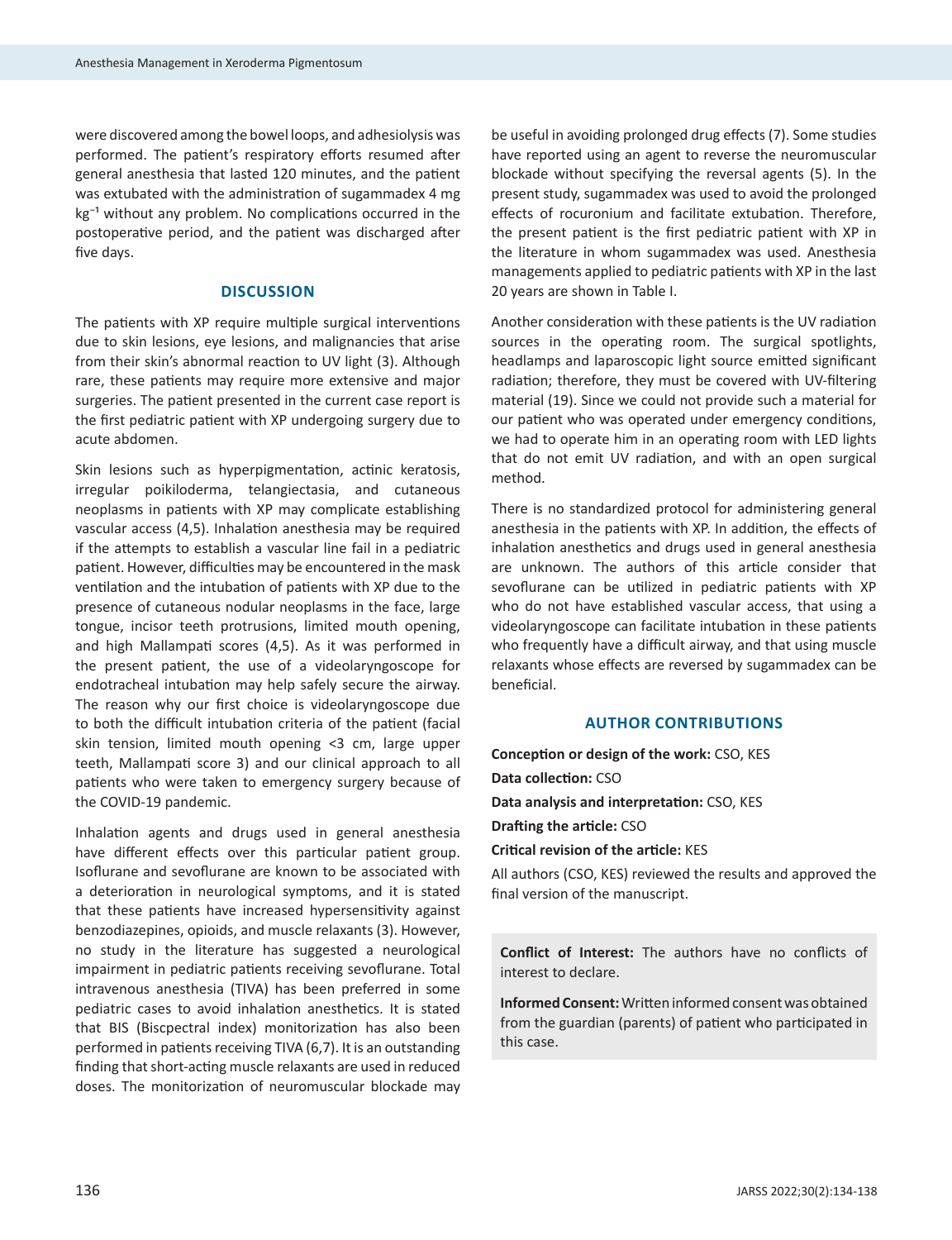| Case                                 | <b>Patient</b><br>years/Sex | <b>Operation</b>                           | Intubation   | Induction                    | <b>Neuromuscular</b><br>blocker | <b>Maintenance of</b><br>anesthesia               |
|--------------------------------------|-----------------------------|--------------------------------------------|--------------|------------------------------|---------------------------------|---------------------------------------------------|
| Sethi et al. 2019 (5)                | 10/ F                       | Eye nodule<br>excision                     | LMA (IGel)   | Propofol,<br>Ketamine        | Atracurium                      | Dexmedetomidine<br>Nitrous oxide                  |
| Karami et al. 2019 (10)              | 6/M                         | Skin tumors<br>excisional biyopsi          | <b>LMA</b>   | Propofol                     | None                            | TIVA (propofol,<br>remifentanil)<br>Nitrous oxide |
| Zarrouki et al. 2017 (4) Case series |                             | Plastic surgery                            | Laryngoscopy | Sevoflurane                  | Rocuronium                      | Sevoflurane                                       |
| Parajuli et al. 2016 (3)             | 12/M                        | Enucleation of<br>eyeball                  | Laryngoscopy | Propofol,<br>Dexmedetomidine | None                            | TIVA (propofol,<br>dexmedetomidine)               |
| Bharti et al. 2016 (11)              | 8/M                         | Scalp excision<br>and grafting             | Laryngoscopy | Sevoflurane                  | Atracurium                      | Dexmedetomidine                                   |
| Shah et al. 2015 (7)                 | 12/ F                       | Basal cell<br>neoplasm<br>excision         | Laryngoscopy | Propofol,<br>Fentanyl        | Succinylcholine                 | TIVA (propofol)                                   |
| Ubale et al. 2015 (12)               | 6/M                         | Dental extraction Nasal intubation         |              | Propofol                     | Succinylcholine                 | TIVA (propofol)<br>Nitrous oxide                  |
| Goyal et al. 2015 (13)               | 16/F                        | Scalp excision                             | None         | Dexmedetomidine<br>Ketamine  | None                            | Dexmedetomidine<br>Ketamine                       |
| Mahin et al. 2014 (14)               | 9/M                         | Parotid abscess<br>drainage                | <b>LMA</b>   | Propofol                     | None                            | TIVA (propofol,<br>remifentanil)<br>Nitrous oxide |
| Mulimani et al. 2013<br>(15)         | 9/ F                        | <b>Excision of basal</b><br>cell carcinoma | Laryngoscopy | Propofol                     | Succinylcholine<br>Atracurium   | Nitrous oxide                                     |
| Gupta 2011 (16)                      | 8/M                         | Eye lesion<br>excision                     | Laryngoscopy | Propofol                     | Succinylcholine                 | TIVA (propofol)<br>Nitrous oxide                  |
| Soen et al. 2006 (17)                | 15/ F                       | Clubfoot                                   | S.           | ?                            | ŗ                               | TIVA (propofol,<br>fentanyl)                      |
| Brunner et al. 2004 (8)              | 6/F                         | Skin covering the<br>nose resection        | Laryngoscopy | Sevoflurane<br>Fentanyl      | Mivacurium                      | Sevoflurane                                       |
| Oliveira et al. 2003 (9)             | 7/F                         | Ocular lesion<br>excision                  | Laryngoscopy | Sevoflurane<br>Propofol      | Succinylcholine                 | Sevoflurane                                       |
| Masuda et al. 2002 (18)              | 17/F                        | Tracheostomy                               | ?            | ?                            | ?                               | TIVA (propofol,<br>fentanyl)                      |

**Table I.** Summary of Reported Anesthetic Managements in a Pediatric Cases of Xeroderma Pigmentosum

**F:** Female, **M:** Male, **LMA:** Laryngeal mask airway, **TIVA:** Total intravenous anesthesia.

## **REFERENCES**

- 1. Moriwaki S, Kanda F, Hayashi M, Yamashita D, Sakai Y, Nishigori C. Xeroderma pigmentosum clinical practice guidelines. J Dermatol 2017;44(10):1087-96.
- 2. Kraemer KH, Lee MM, Scotto J. Xeroderma pigmentosum. Cutaneous, ocular, and neurologic abnormalities in 830 published cases. Arch Dermatol 1987;123(2):241-50.
- 3. Parajuli BD, Koirala M, Ghimire B. Xeroderma pigmentosum. Anasth Intensivmed 2020;61:6-S12.
- 4. Zarrouki Y, Makoudi M, Ziadi A, Elamrani D, Ettalbi S, Samkaoui MA. Anesthesia for patients with xeroderma pigmentosum: A twelve consecutive patients case series. J Clin Anesth 2017;42:13-4.
- 5. Sethi S, Gupta P. Anaesthetic dilemma in pediatric patients with Xeroderma pigmentosum: A case report. JACCR 2019;5(3):16-7.
- 6. Parajuli BD, Shrestha GS, Shakya BM, et al. Dexmedetomidine as an anaesthetic adjunt for total intravenous anaesthesia in patients with xeroderma pigmentosum. Sri Lankan Journal of Anaesthesiology 2016;24(2):92-5.